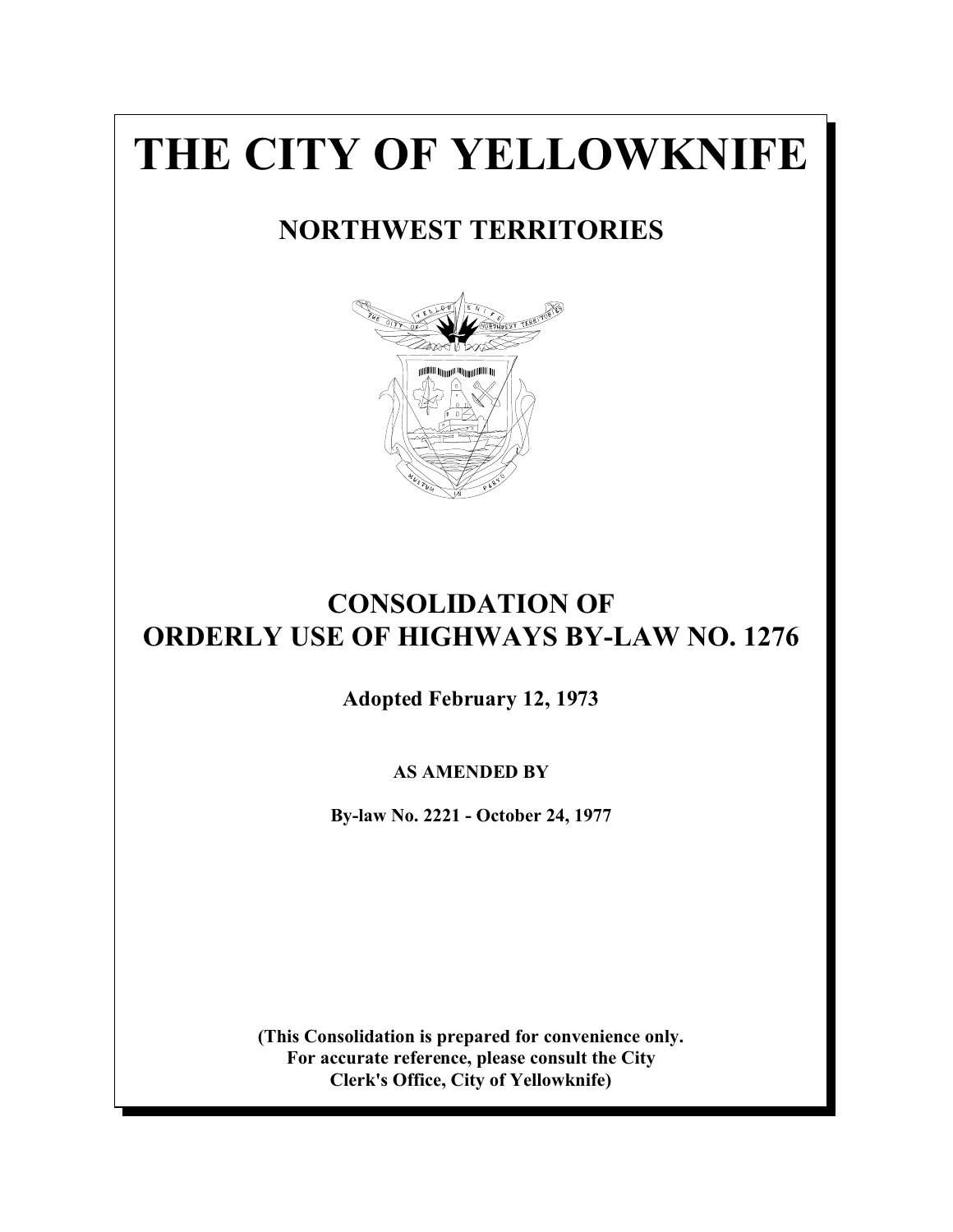#### **CITY OF YELLOWKNIFE BY-LAW NO. 1276**

A BY-LAW of the Municipal Corporation of the City of Yellowknife in the Northwest Territories, to provide for the safe and orderly use of highways and public places in the City of Yellowknife;

WHEREAS Section 141 of the Municipal Ordinance, being Chapter 73 of the Revised Ordinances of the Northwest Territories, 1956, as amended, provides that municipalities have jurisdiction, management and control respecting highways within the municipal limits;

AND WHEREAS Section 156 of the Municipal Ordinance, provides that the Council of e every municipality may pass by-laws regulating the construction and maintenance of buildings and structures incidental thereto within the municipality;

NOW, THEREFORE, THE COUNCIL OF THE MUNICIPAL CORPORATION OF THE CITY OF YELLOWKNIFE, in regular session duly assembled, enacts as follows:

#### **SHORT TITLE**

1. That this By-law may be cited as the "**Orderly Use of Highways By-law**".

#### **INTERPRETATION**

2. (1) In this By-law:

| "Building Inspector" | shall mean the Building<br>Inspector of the City;                                                              |
|----------------------|----------------------------------------------------------------------------------------------------------------|
| "City"               | shall mean the City of<br>Yellowknife;                                                                         |
| "Light"              | shall mean an amber-colored<br>light powered by electricity;                                                   |
| "Officer"            | shall include a peace officer,<br>City Constable, the<br>Superintendent of Works or the<br>Building Inspector. |
| "Public Place"       | shall include any publicly<br>owned park, parkway or square<br>to which the public is                          |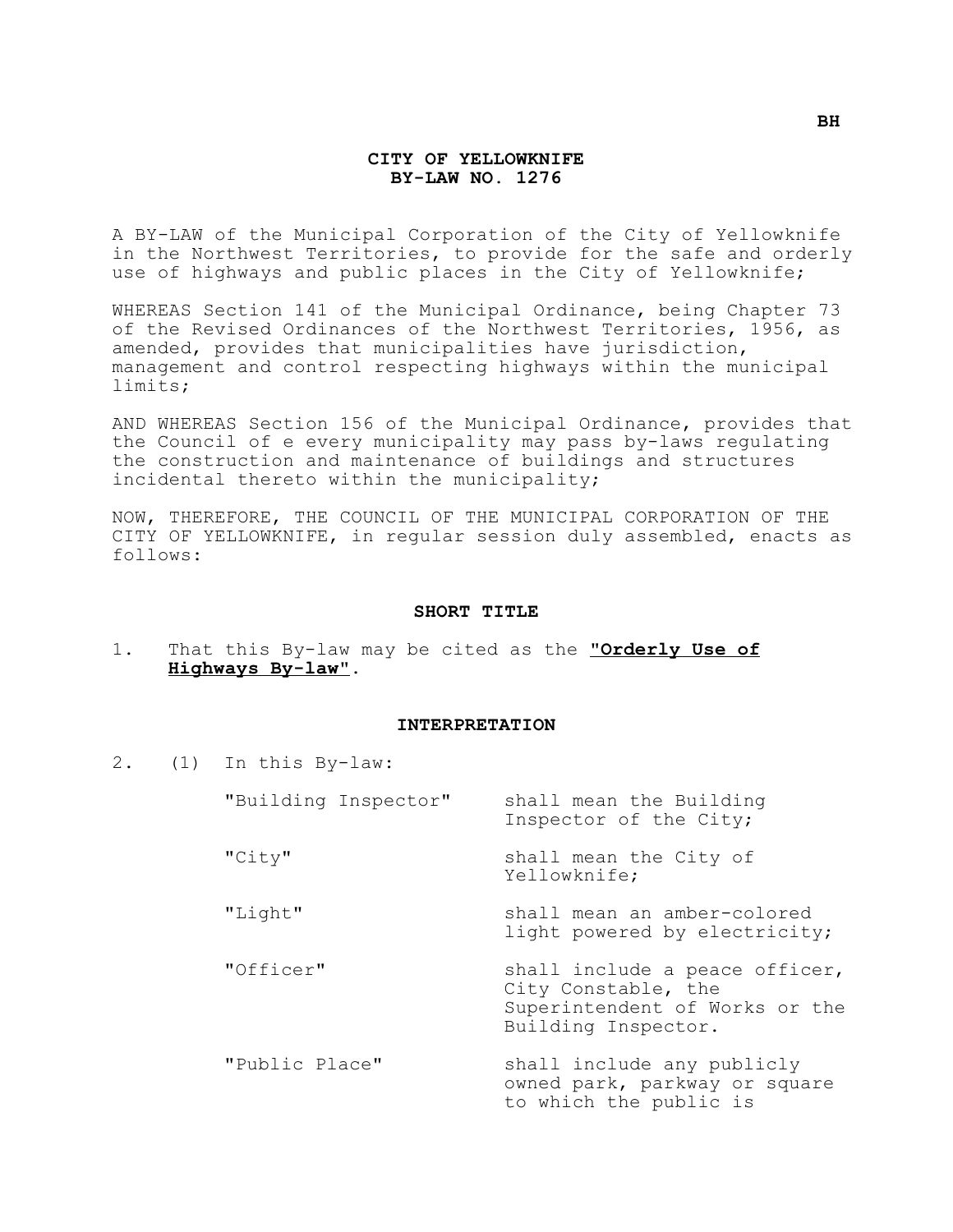permitted access;

| "Secretary-Treasurer" | shall mean the Secretary-<br>Treasurer of the City; |
|-----------------------|-----------------------------------------------------|
| "Superintendent of    | means the Superintendent of                         |
| Works"                | Works of the City.                                  |

(2) Save as herein otherwise provided, the terms and expressions used in this By-law shall have the same meaning as in the Interpretation Act, the Cities, Towns and Villages Act and the Motor Vehicles Act respectively.

#### **INTERFERENCE WITH UTILITY WORKS**

- 3. (1) No person shall climb, cut, break, tear down, open or interfere with any of the poles, towers, lamp posts, wires, lamps, alarms, covers, pipes or sewers connected with any electric light works, water works, sewer works, or any other work connected with the lighting, telephone, transit, signal service, water and sewage service, or fire protection systems of the City.
	- (2) Subsection (1) shall not apply to duly authorized officials actually engaged in the discharge of their official duties.

#### **AUTHORIZATION**

- 4. (1) No person, except the duly authorized employees of the City, shall break, tear or remove any pavement, sidewalk or other road surface, nor make any excavation on or under any highway or public place in the City without first:
	- (a) obtaining a permit in the form of Schedule A hereto from the Superintendent of Works to do so;
	- (b) executing an Agreement in the form of Schedule B hereto, accepting responsibility for accidents, agreeing to obtain public liability insurance coverage, indemnifying the City against all damages, and agreeing to post a financial guarantee.
	- (2) Subject to Subsection (3) and (4), where: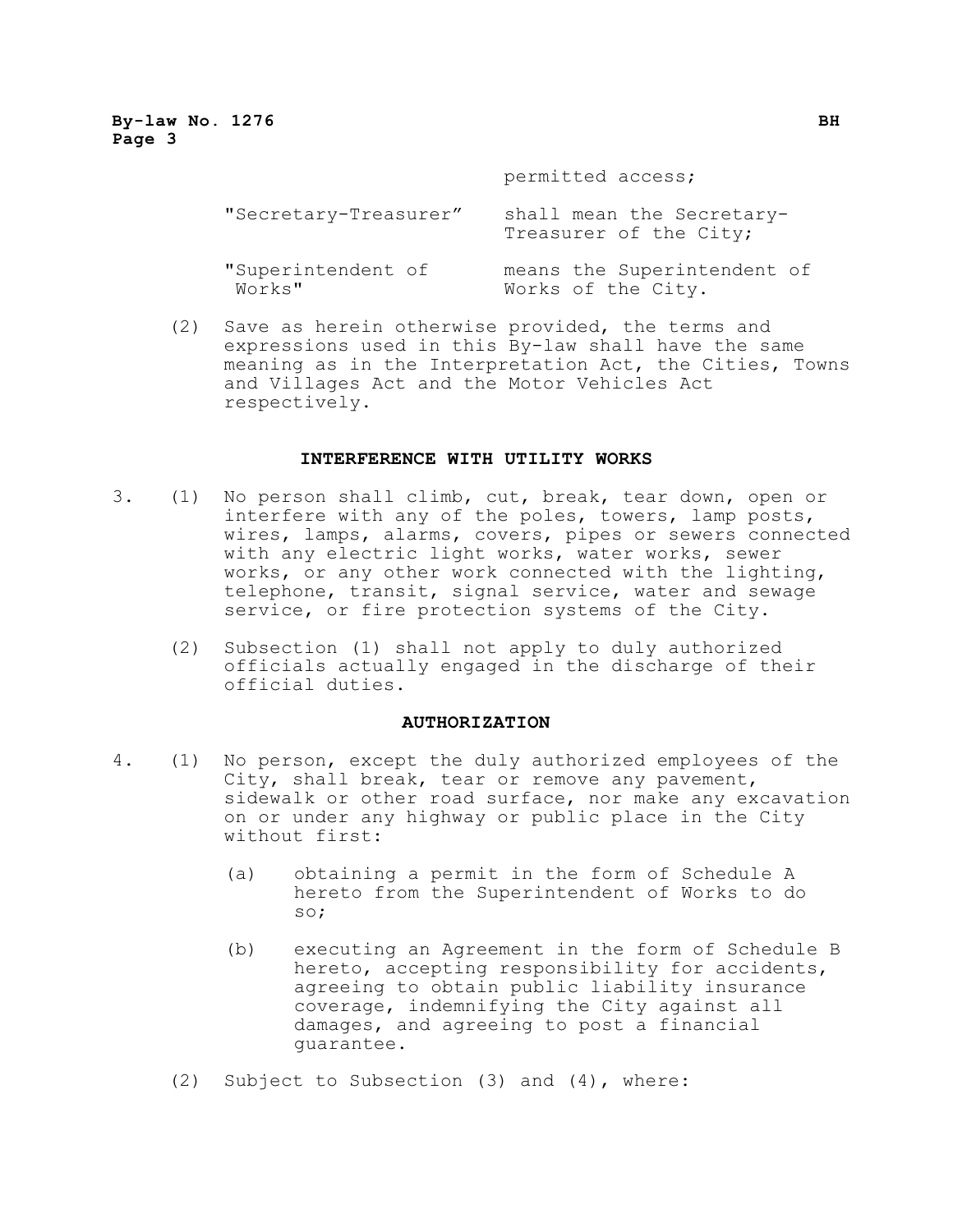- (a) an application has been made;
- (b) an Agreement in the form of Schedule B has been executed; and
- (c) the proposed work set out in the application conforms with this By-law and all other applicable By-laws,

the Superintendent of Works shall issue the permit for which the application is made.

- (3) The application referred to in Subsection (2) above shall:
	- (a) be made in the form of Schedule A hereto;
	- (b) be signed by the applicant;
	- (c) be accompanied by
		- (i) a permit fee of \$5.00 which the City shall retain as partial reimbursement of the costs of administering this By-law;
		- (ii) a financial guarantee as required by paragraph numbered 1 of Schedule B; and
	- (d) contain any and all other information necessary to establish compliance with this By-law or as required by the Superintendent of Works.
- (4) The Superintendent of Works may revoke a permit where there is an apparent violation of:
	- (a) any condition under which the permit was issued; or
	- (b) any provision of this By-law.
- (5) Any person who:
	- (a) has applied under the provisions of this By-law for a permit which has not been granted;
	- (b) has had a permit revoked; or
	- (c) feels himself adversely affected by a decision of the Superintendent of Works,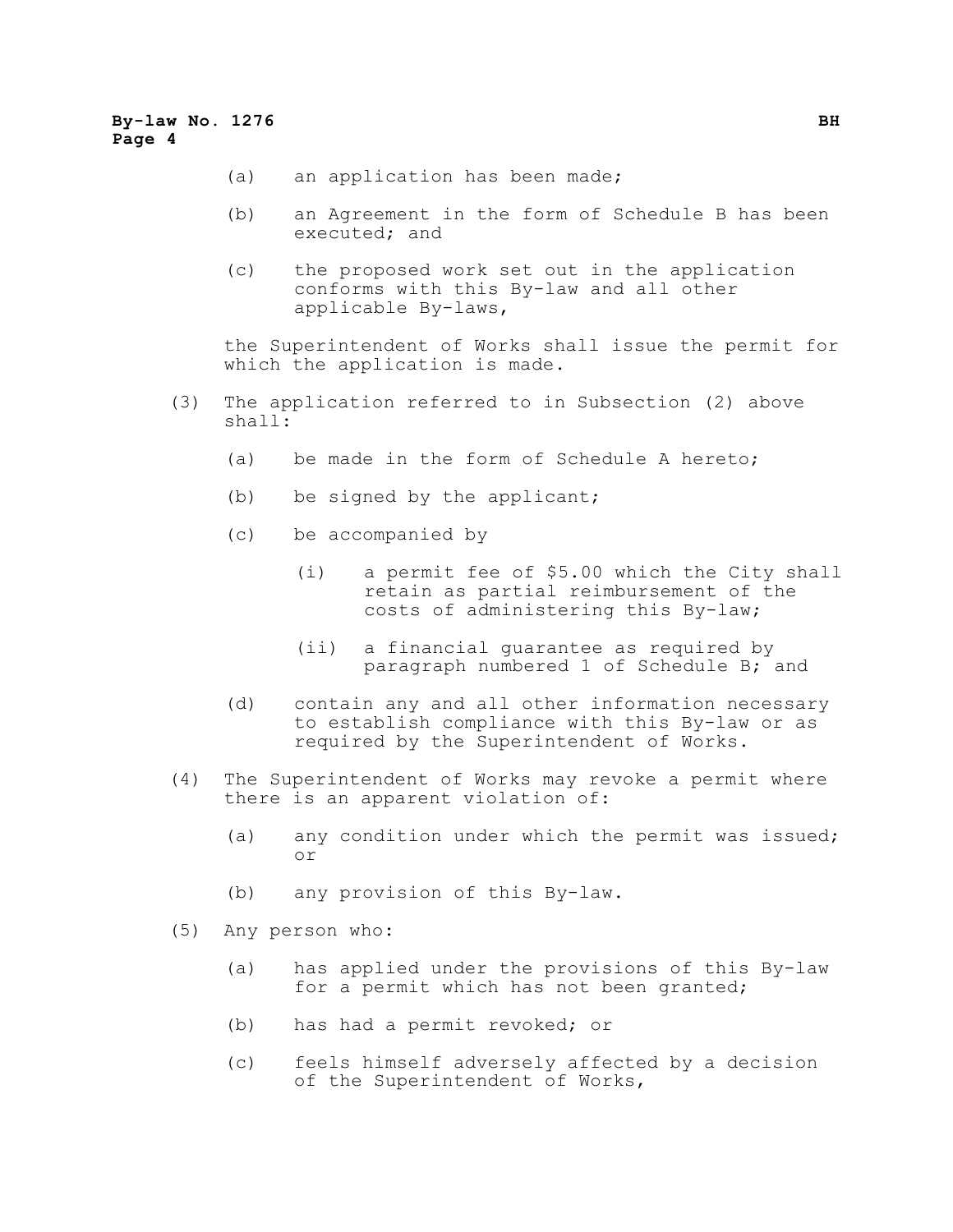may appeal against the ruling or direction of the Superintendent of Works to the Council of the City, by serving the Senior Administrative Officer with notice in writing within fourteen (14) days of any such ruling or decision.

5. Upon a permit being granted pursuant to Section 4, the permit holder shall perform the work in strict compliance with the terms of both the permit and this By-law, under the direction of the Superintendent of Works, and shall under the same direction replace, relay and make good the pavement, sidewalk or road surface in question.

#### **SAFETY REGULATIONS - LIABILITY FOR OFFENCES**

6. The permit holder shall incur the penalties provided for any contravention of the safety regulations that are hereinafter contained.

#### **SAFETY REGULATIONS - GENERAL**

- 7. The following safety regulations shall apply to all works for which permits have been granted:
	- (a) provision shall be made at all times for the safe passage of both pedestrian and vehicle traffic past the project site;
	- (b) subject to paragraphs (c) and (d) of this section, existing sidewalks located adjacent to the project shall be kept clear of obstructions at all times;
	- (c) excavations or openings in highways or public places shall be provided with protective fencing or barricades around such excavations or openings;
	- (d) where in the opinion of the Superintendent of Works, construction operations necessitate the obstruction of a sidewalk, a temporary sidewalk shall be provided, as approved by the Building Inspector of the City pursuant to the Building By-law;

# **Section 7(e) as amended by By-law 2221 Oct 24/77**

(e) warning lights shall be placed and maintained at all excavations, openings or obstructions on highways or public places and shall be kept illuminated during the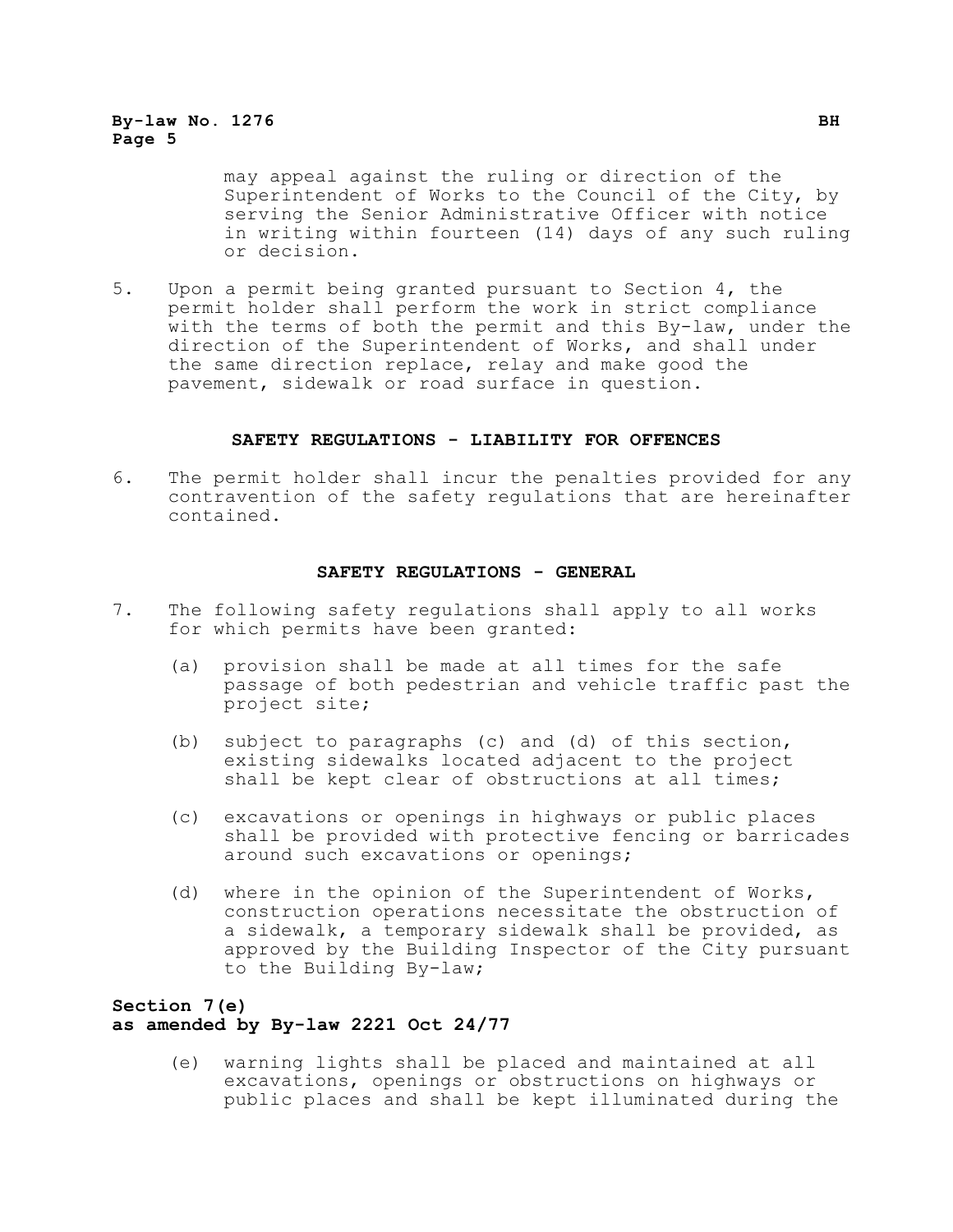hours of darkness and at any other time when visibility is restricted. At least one light shall be placed at each end of each opening, excavation or obstruction, and further lights along each side of each opening, excavation or obstruction, a maximum distance of six (6) metres apart.

- (f) excavations shall be kept reasonably clear of water so as not to endanger the safety of the public or to create conditions hazardous to health.
- (g) where a hazard to vehicular traffic is created by work on the project, one or more of the following shall be provided, as may, in the opinion of the Superintendent of Works, be necessary to provide adequate control of traffic:
	- (i) one or more flagmen;
	- (ii) warning signs;
	- (iii) barriers and/or fences;
	- (iv) lane control devices;
	- (v) flashing lights located at a suitable distance from the hazard;
	- (vi) directional and detour signs;
	- (vii) public announcements.
- (h) before excavation begins, all existing electrical, water, telephone and other services shall be located and secured. In each case the service company involved shall be notified in advance. If it is necessary to maintain any such service, it shall be relocated as necessary and shall be protected from damage and in such way to afford safety to the workmen on the project and to the public.
- (i) if the stability of adjoining structures, walks, walls or services may be endangered by the work of excavating, adequate underpinning, shoring and bracing shall be provided to prevent damage to, or movement of, any part of the adjoining property, or the creation of a hazard to the workmen on the project or to the public.
- (j) workmen shall wear or use protective clothing or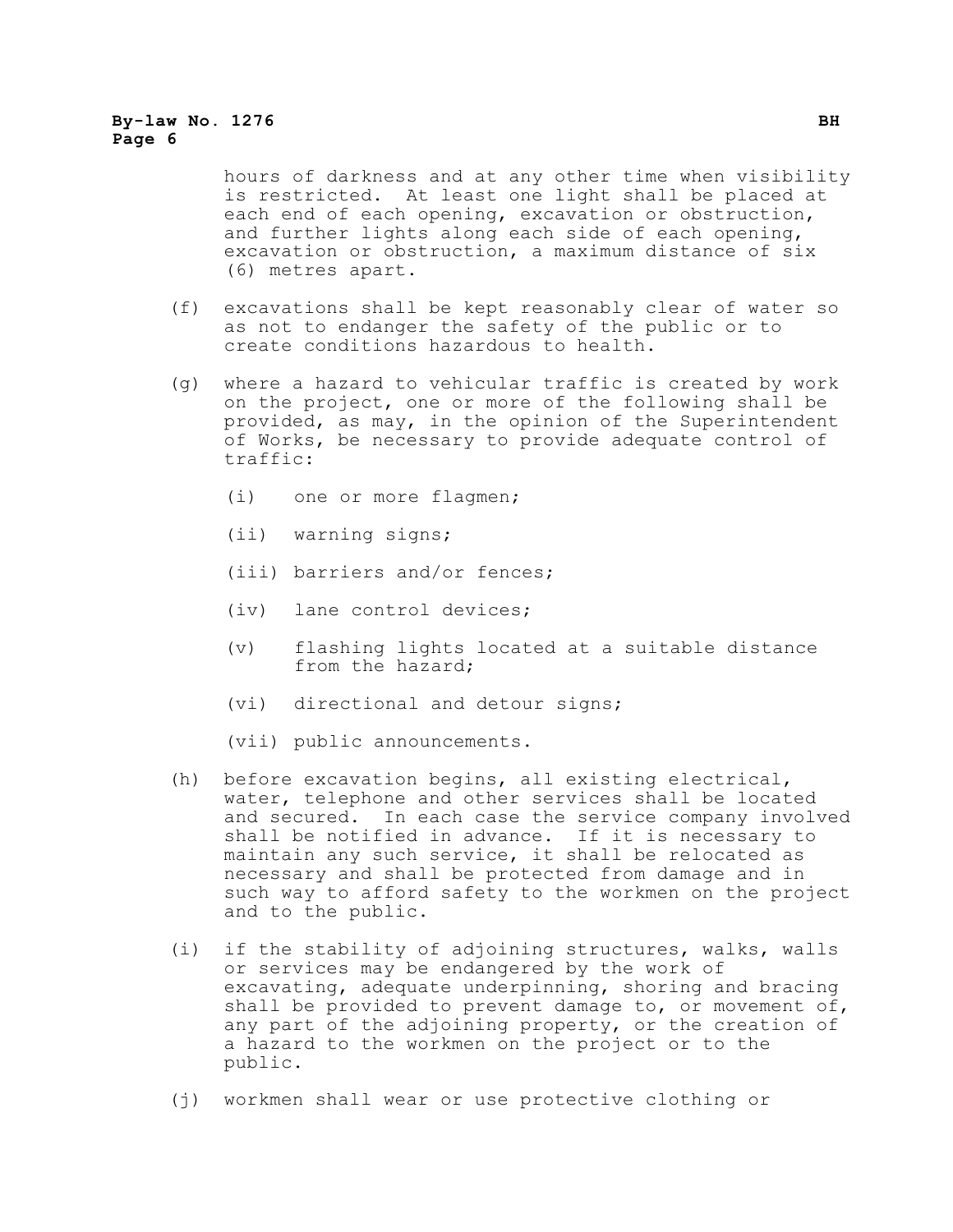equipment to provide protection from the hazards to which they are likely to be exposed.

- (k) approved safety hats shall be worn by workmen or other persons in all work areas, especially in excavations, where there is a potential hazard due to falling, flying or thrown objects or other harmful contacts.
- (l) the project site shall be kept in a tidy condition and no hazard allowed to develop from the storage of material or equipment, the accumulation of debris or from any other cause.
- (m) construction safety regulations issued by the appropriate Municipal, Territorial or Federal authorities shall apply in addition to the specific requirements of this By-law.
- (n) the permit holder shall as far as practicable carry out the permitted work so as to cause the least possible obstruction to streets and public places, adjacent to or alongside of the said works. He shall not break up or otherwise obstruct any street or public place except as necessary for the work. Special provisions shall be made for maintaining the public transportation system such as buses, school buses and taxis.
- (o) the permit holder shall carefully observe any directions given by the Fire Chief with respect to easy access to hydrants and fire routes that may in any way be affected by carrying out the works.
- (p) in addition to the specifications set out in paragraphs (a) to (o) above, the Superintendent of Works may specify, as conditions to a permit, any other safety regulations that he deems reasonable and necessary for any particular project.

#### **SAFETY REGULATIONS - EXCAVATION**

- 8. The following safety regulations shall apply to all excavations carried out at works for which permits have been granted:
	- (a) Except as provided in paragraph (b), the sides of every excavation shall be securely shored and timbered.
	- (b) Shoring and timbering need not be provided: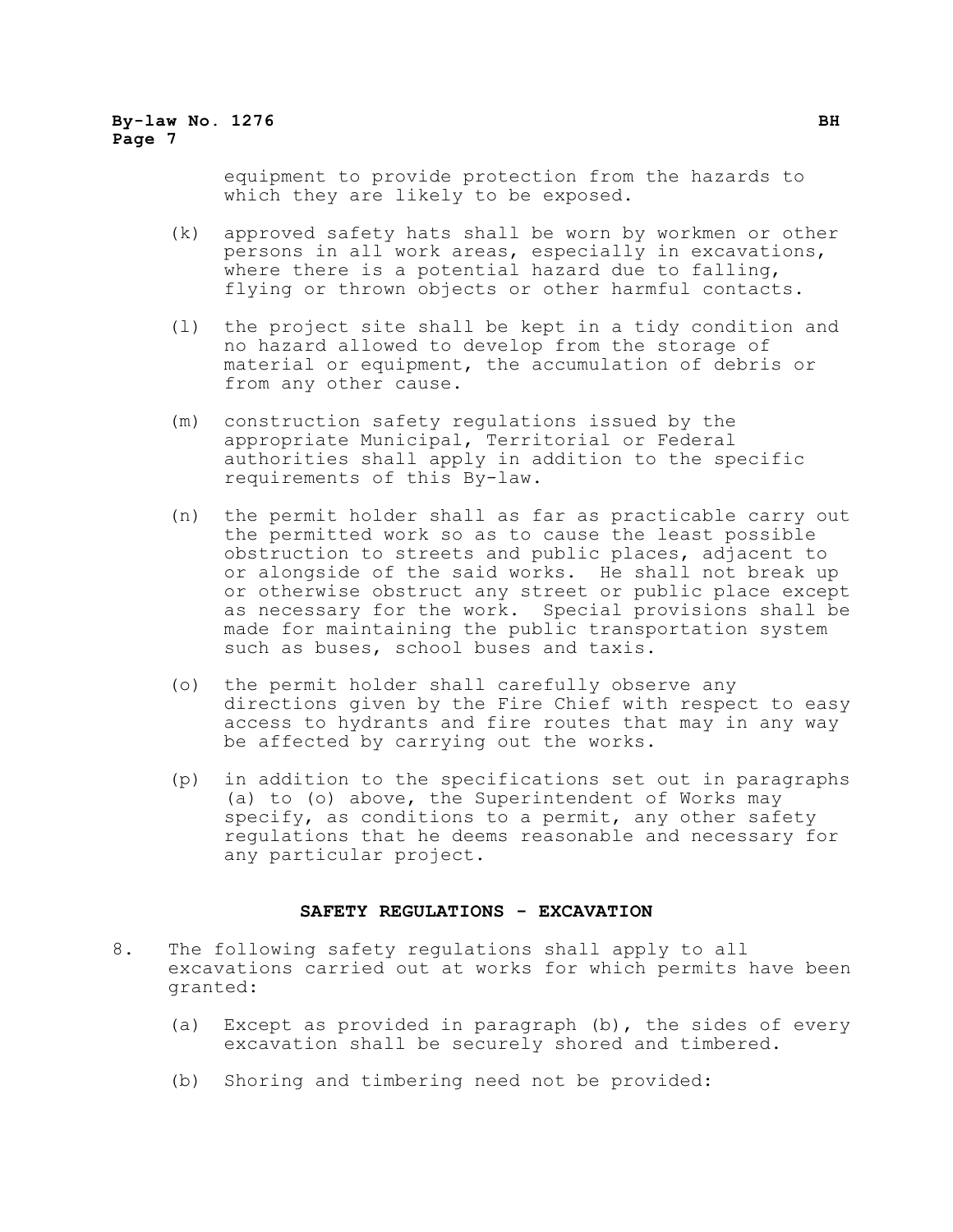**Section 8(b)(i),(iii),(v) as amended by By-law No. 2221 Oct 24/77**

- (i) where the excavation is 1.2 metres or less in depth;
- (ii) where the excavation is in solid rock or solid ground;
- (iii) where the excavation is in hard firm soil and does not exceed 1.8 metres in depth;
- (iv) in that portion of an excavation with sides sloped at an angle of not more than 45 degrees to the horizontal; or
- (v) where the depth or excavation below the sloped sides in (iv) does not exceed 1.2 metres.
- (c) Shoring and timbering shall be installed as excavation proceeds or before excavation begins.

#### **Section 8(d),(f) as amended by By-law No. 2221 Oct 24/77**

- (d) Excavated material shall be placed at least 600 millimetres away from the edge of an excavation and piled so that the material cannot fall into the excavation.
- (e) No person shall work alone in a trench unless another person is on duty immediately outside the trench.
- (f) In trench excavations deeper than 1.5 metres, ladders or other means of access as may be approved by the Superintendent of Works, shall be installed.

## **SAFETY REGULATIONS - EXCAVATING AND BACKFILLING OF UTILITIES TRENCHES**

- 9. The following safety regulations shall apply to all projects including excavating of utilities trenches, for which permits have been granted:
	- (a) Excavations shall be made in open trenches. Tunneling shall not be permitted except by written permission of the Superintendent of Works and shall be subject to such special requirements as may be reasonably set by the Superintendent of Works, having regard for the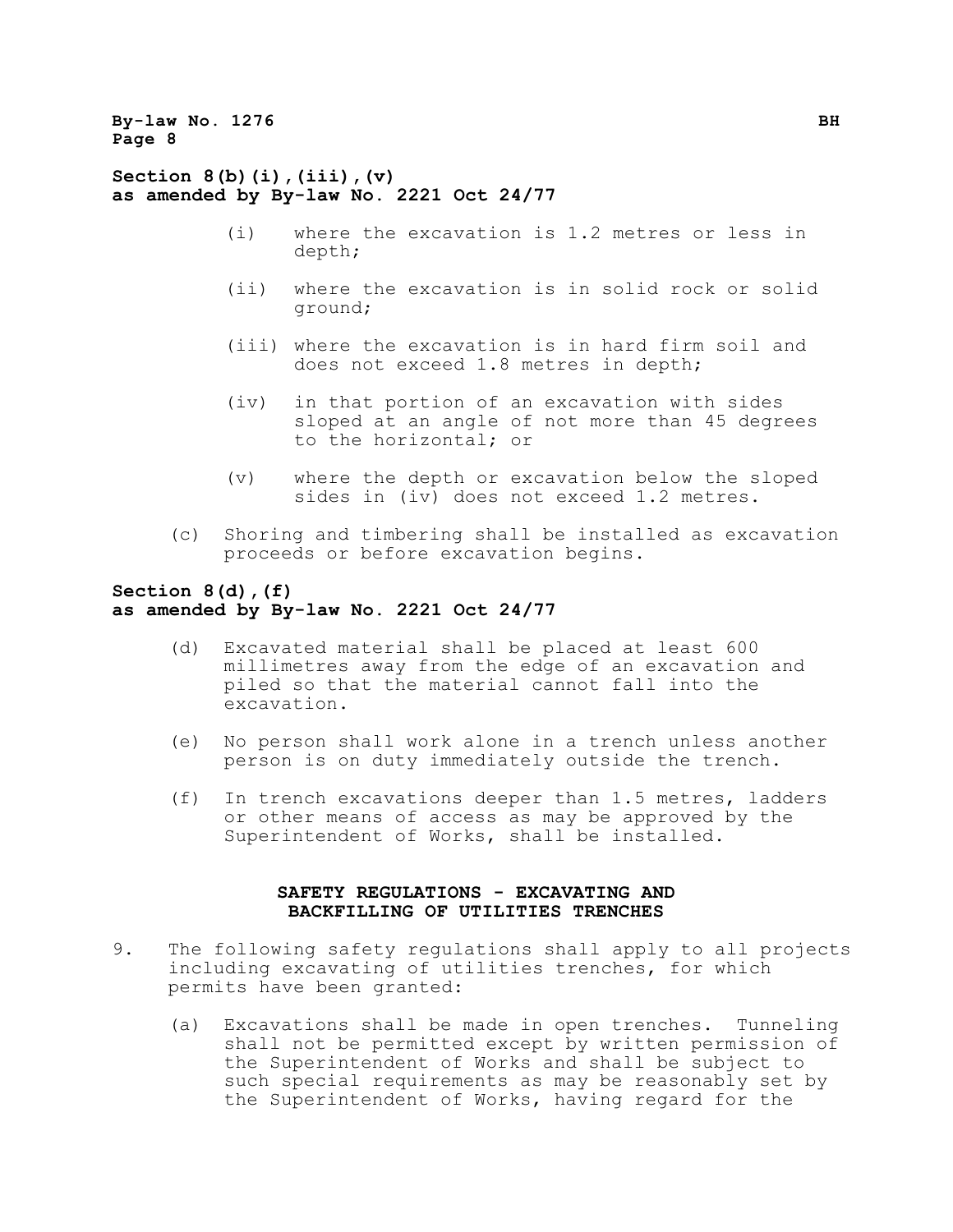project in question.

#### **Section 9(b),(f),(g) as amended by By-law No. 2221 Oct 24/77**

- (b) Rock or boulders shall be removed to provide a clearance of at least 150 millimetres below all pipes or pipe boxes. Excavation thus formed shall be refilled with unfrozen compacted granular soil.
- (c) The permit holder shall obtain written approval from the Superintendent of Works before any blasting operations are commenced to assure that all necessary precautions have been taken for the protection of life, limb and property.
- (d) All water accumulated in the trench shall be disposed of in a manner suitable to the Superintendent of Works.
- (e) All waste material arising from the construction of the work shall be removed therefrom and neatly piled, evenly spread or deposited where and as directed by the Superintendent of Works. No excavated material shall be hauled over the streets in trucks or other means which allow the material to be dropped or spilled.
- (f) Following the bedding of the pipes or pipe boxes, the remainder of same shall be entirely surrounded to a height of at least 300 millimetres above the top of same with selected material which is free of stones, lumps, organic or other foreign material. This material shall be thoroughly tamped with a heavy iron hand tamper or other approved device under and on each side of the pipe or pipe boxes, in layers not exceeding 150 millimetres in thickness, to assure that all spaces under and adjacent to same are completely filled and well tamped. Above this zone, backfilling may be done by machines, however, each shall be rolled, not dropped into trenches.
- (g) No rocks shall be placed in the trench, above the pipe or pipe boxes, within a space of a least 600 millimetres of width.
- (h) The permit holder shall leave the streets or public places in as nearly as possible the same condition as they were prior to construction.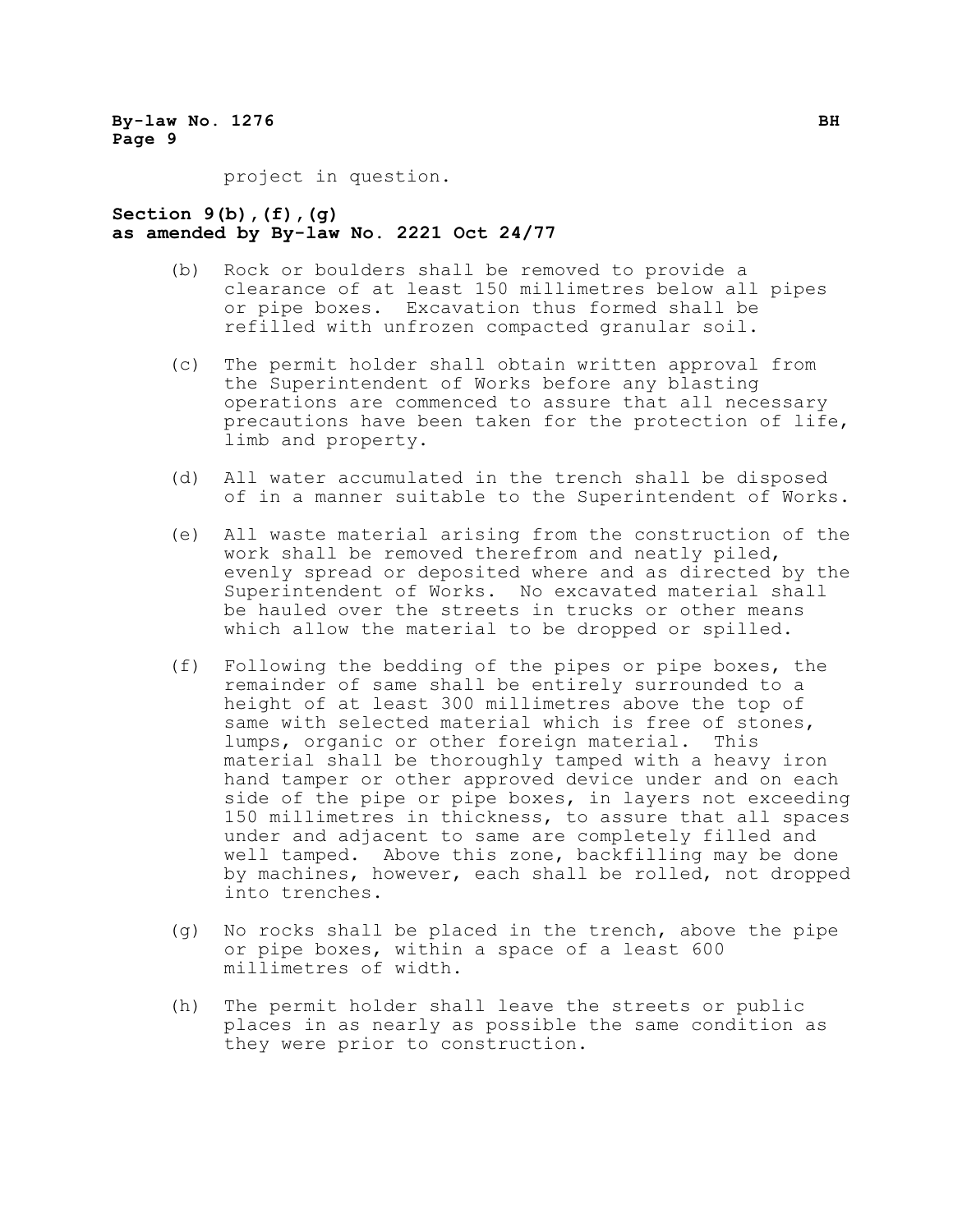#### **OFFENCES**

- 10. (1) Every person who violates the provisions of this By-law is guilty of an offence and is liable, upon summary conviction:
	- (a) for the first offence, to a fine not exceeding Fifty (\$50.00) dollars;
	- (b) for each subsequent offence, to a fine not exceeding Five hundred (\$500.00) dollars, or to a term of imprisonment not exceeding six (6) months or both such fine and imprisonment.
	- (2) An officer who finds a person violating or who has reasonable grounds to believe that a person has violated the provisions of this By-law, may give that person written notice of intention to prosecute, setting forth the date, time and place of the offence, briefly indicating the nature of the offence, and stating that payment may be made under Subsection (3).
	- (3) A person who has received notice under Subsection (3) in respect of an offence which is alleged against him under this By-law may within seven (7) days after receipt of such notice pay to the Senior Administrative Officer a sum calculated as follows:

| Offence                                      | Section | First<br>Offence | Subsequent<br>Offence |
|----------------------------------------------|---------|------------------|-----------------------|
| Interference with<br>utility work            | 3       | \$20.00          | \$100.00              |
| Unauthorized Work                            | $4 - 5$ | \$20.00          | \$100.00              |
| Breach of Safety<br>Requlations<br>inclusive | $6 - 9$ | \$20.00          | \$100.00              |

#### **REPEAL**

- 11. (1) Sections 1 9.5.10, 8.2.4.A, 8.2.4.A, 8.2.4.3.(A), 8.2.4.4.(2) and 8.2.5. of the Building By-law are hereby repealed.
	- (2) Section 8.2.4.6 of the Building By-law is hereby repealed, and the following substituted therefor:

"8.2.4.6 Where the excavation for the foundation of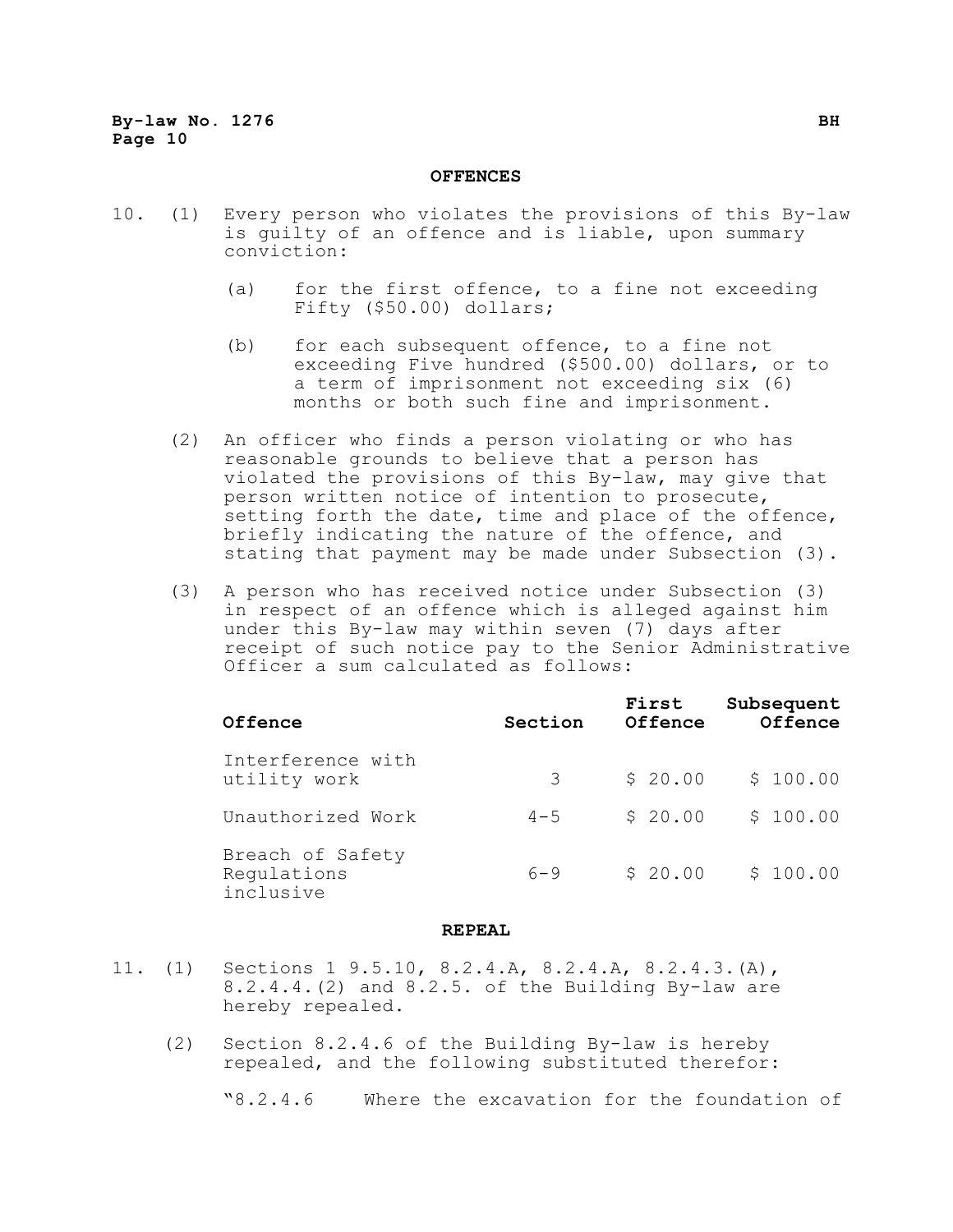> a building being constructed or altered is adjacent or within seven (7') feet of the boundary and it is necessary to allow space for construction machinery and material between the boundary of the site and the fence or barricade erected in connection with the operation, the fence shall be constructed so that together with the covered sidewalk required to be provided by paragraph 8.2.4.1 above, it extends over such portion of the traffic lane adjacent to the sidewalk or boundary of the street as, in the opinion of the Building Inspector, is necessary to allow adequate space for the operation of the work and to ensure the safety of pedestrians using the covered walkway, but in no case shall it extend beyond the said lane.

#### **EFFECT**

12. THAT this By-law shall come into effect upon receiving Third Reading and otherwise meets the requirements of Section 57 of the *Cities, Towns and Villages Act*.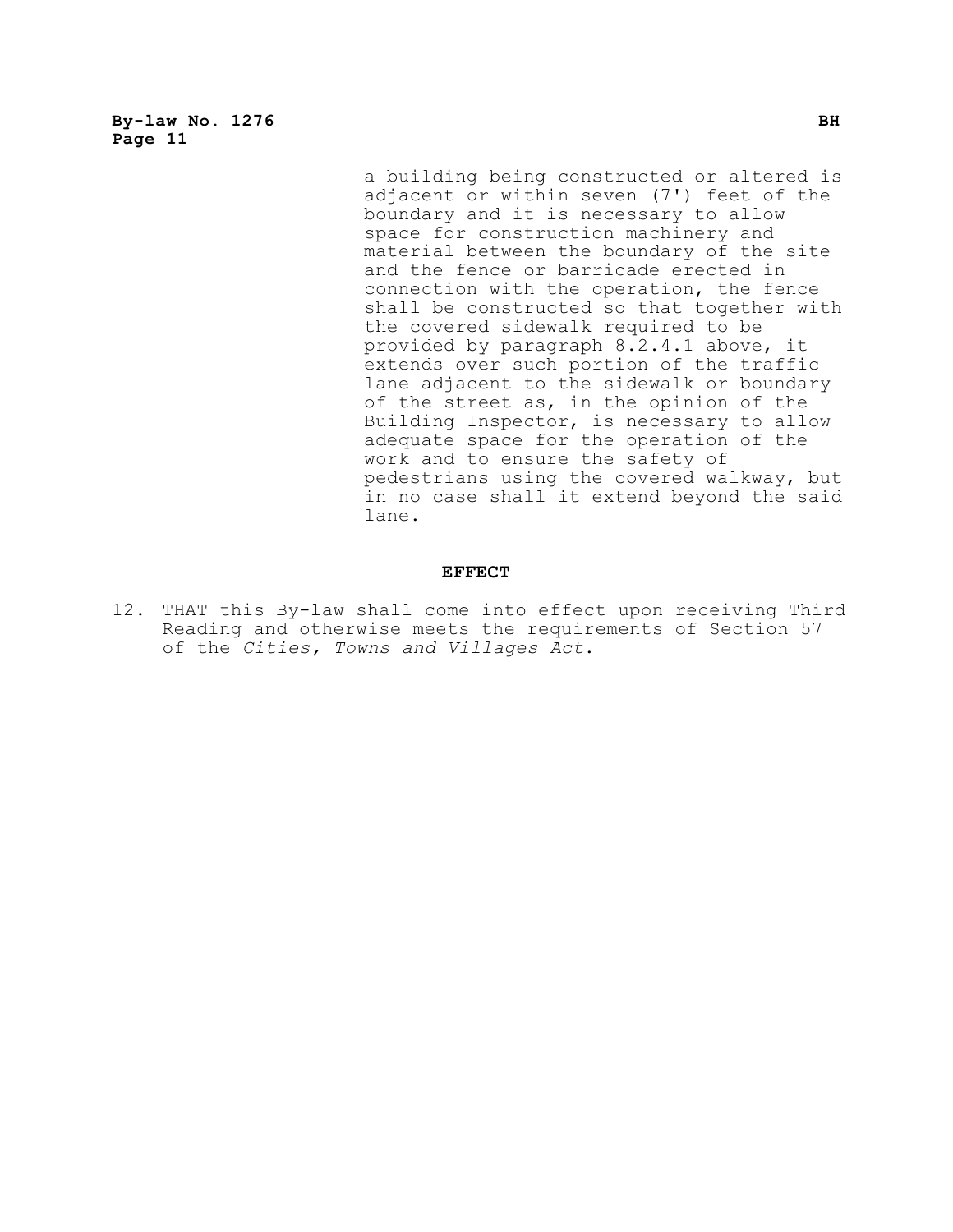# **CITY OF YELLOWKNIFE BY-LAW No. 1276** Schedule "A"

Page 1

# **APPLICATION FOR PERMIT**

#### **PERMIT AFTER APPROVAL BY THE SUPERINTENDENT OF WORKS**

| To: Superintendent of Works<br>City of Yellowknife                    | Date:<br><u> 1980 - Jan Bernard Bernard Bernard Bernard Bernard Bernard Bernard Bernard Bernard Bernard Bernard Bernard B</u> |  |
|-----------------------------------------------------------------------|-------------------------------------------------------------------------------------------------------------------------------|--|
|                                                                       |                                                                                                                               |  |
| Address:                                                              | Telephone:                                                                                                                    |  |
| Business Licence No.:                                                 |                                                                                                                               |  |
| Hereby apply for a Permit in accordance with the provisions of<br>the |                                                                                                                               |  |
| Orderly Use of Highways By-law.                                       |                                                                                                                               |  |
| Permission is asked (List in full detail nature of work):             |                                                                                                                               |  |
|                                                                       |                                                                                                                               |  |
|                                                                       |                                                                                                                               |  |
| Within The City of Yellowknife for the purpose of:                    |                                                                                                                               |  |
|                                                                       |                                                                                                                               |  |
| Location:                                                             |                                                                                                                               |  |
| Street:                                                               |                                                                                                                               |  |
| The Street/Lane will be blocked                                       | Yes/No                                                                                                                        |  |
| Details:                                                              |                                                                                                                               |  |
|                                                                       |                                                                                                                               |  |

**BH**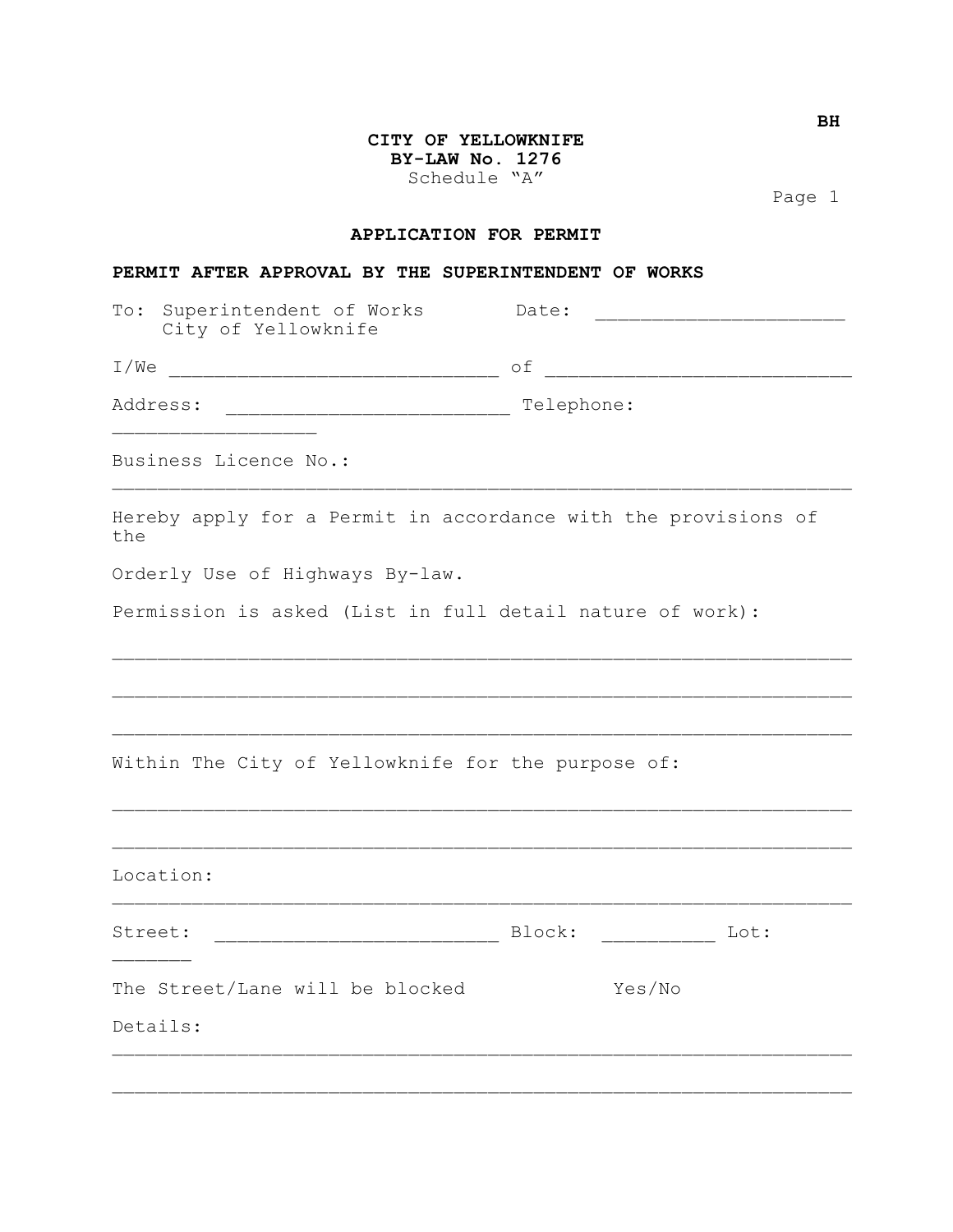The proposed Commencement date of the work is:

 $\overline{\phantom{a}}$ 

\_\_\_\_\_\_\_\_\_\_\_\_\_\_\_\_\_\_

Time: \_\_\_\_\_\_\_\_\_\_\_\_\_\_ Estimated value of Work: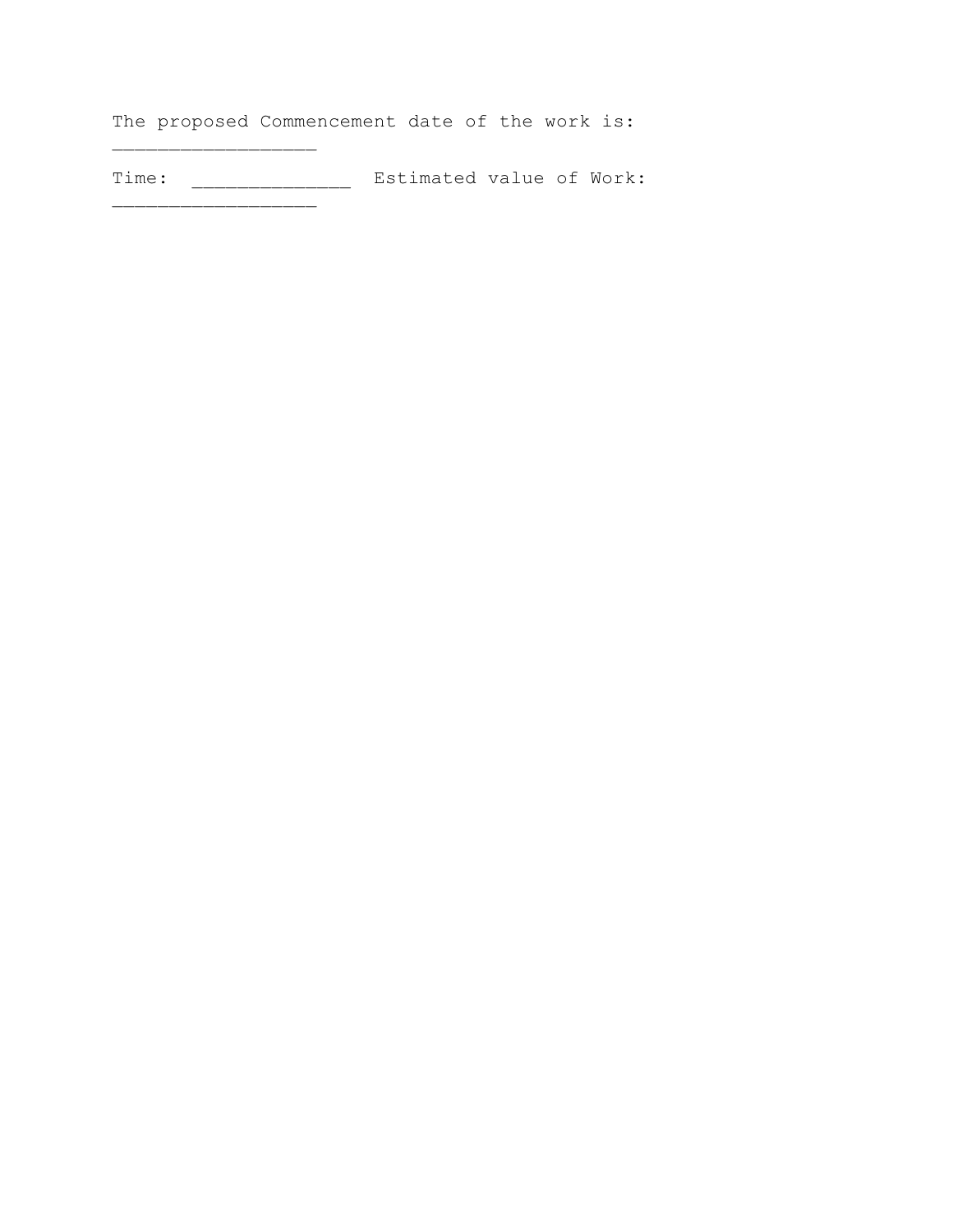**By-law No. 1276** BH **Schedule A Page 2**

I/We agree that in event of a Permit being granted in respect of these works, I/We will comply in all respects with the conditions subject to which it is granted and with the requirements of the said By-law applicable thereto.

Fee: \$ 5.00 payable with this application

Financial guarantee as required by paragraph numbered 1 of Schedule B to be deposited with the Senior Administrative Officer of the City with this application by certified cheque drawn on a chartered bank, in a sum equal to ten (10%) per cent of the value of the said works, a guarantee against the expense of closing and restoring the highway or public place as nearly as possible to its former condition, which sum subject always to paragraph 2 below, shall be repaid to the Contractor by the City within seven (7) days after the duration of the maintenance period, as provided in paragraph hereunder.

Alternatively, and with the consent of the City, the Contractor shall provide the City with the maintenance bond of a surety company approved by the City and licenced to carry on the business of providing surety bonds in the Northwest Territories, in a penal sum equal to the total cost of said works.

Receipt No. \_\_\_\_\_\_\_\_\_\_\_\_\_\_\_\_

#### Signature of Applicant

 $\mathcal{L}_\text{max}$ 

NOTE: Any person who contravenes any provision of the Orderly Use of Highways By-law is guilty of an offence and liable to a fine.

 $\mathcal{L}_\text{max} = \mathcal{L}_\text{max} = \mathcal{L}_\text{max} = \mathcal{L}_\text{max} = \mathcal{L}_\text{max} = \mathcal{L}_\text{max} = \mathcal{L}_\text{max} = \mathcal{L}_\text{max} = \mathcal{L}_\text{max} = \mathcal{L}_\text{max} = \mathcal{L}_\text{max} = \mathcal{L}_\text{max} = \mathcal{L}_\text{max} = \mathcal{L}_\text{max} = \mathcal{L}_\text{max} = \mathcal{L}_\text{max} = \mathcal{L}_\text{max} = \mathcal{L}_\text{max} = \mathcal{$ 

 $\mathcal{L}_\text{max} = \mathcal{L}_\text{max} = \mathcal{L}_\text{max} = \mathcal{L}_\text{max} = \mathcal{L}_\text{max} = \mathcal{L}_\text{max} = \mathcal{L}_\text{max} = \mathcal{L}_\text{max} = \mathcal{L}_\text{max} = \mathcal{L}_\text{max} = \mathcal{L}_\text{max} = \mathcal{L}_\text{max} = \mathcal{L}_\text{max} = \mathcal{L}_\text{max} = \mathcal{L}_\text{max} = \mathcal{L}_\text{max} = \mathcal{L}_\text{max} = \mathcal{L}_\text{max} = \mathcal{$ 

Special Conditions of this Permit:

Date Permit Issued:

Superintendent of Works

 $\mathcal{L}_\text{max}$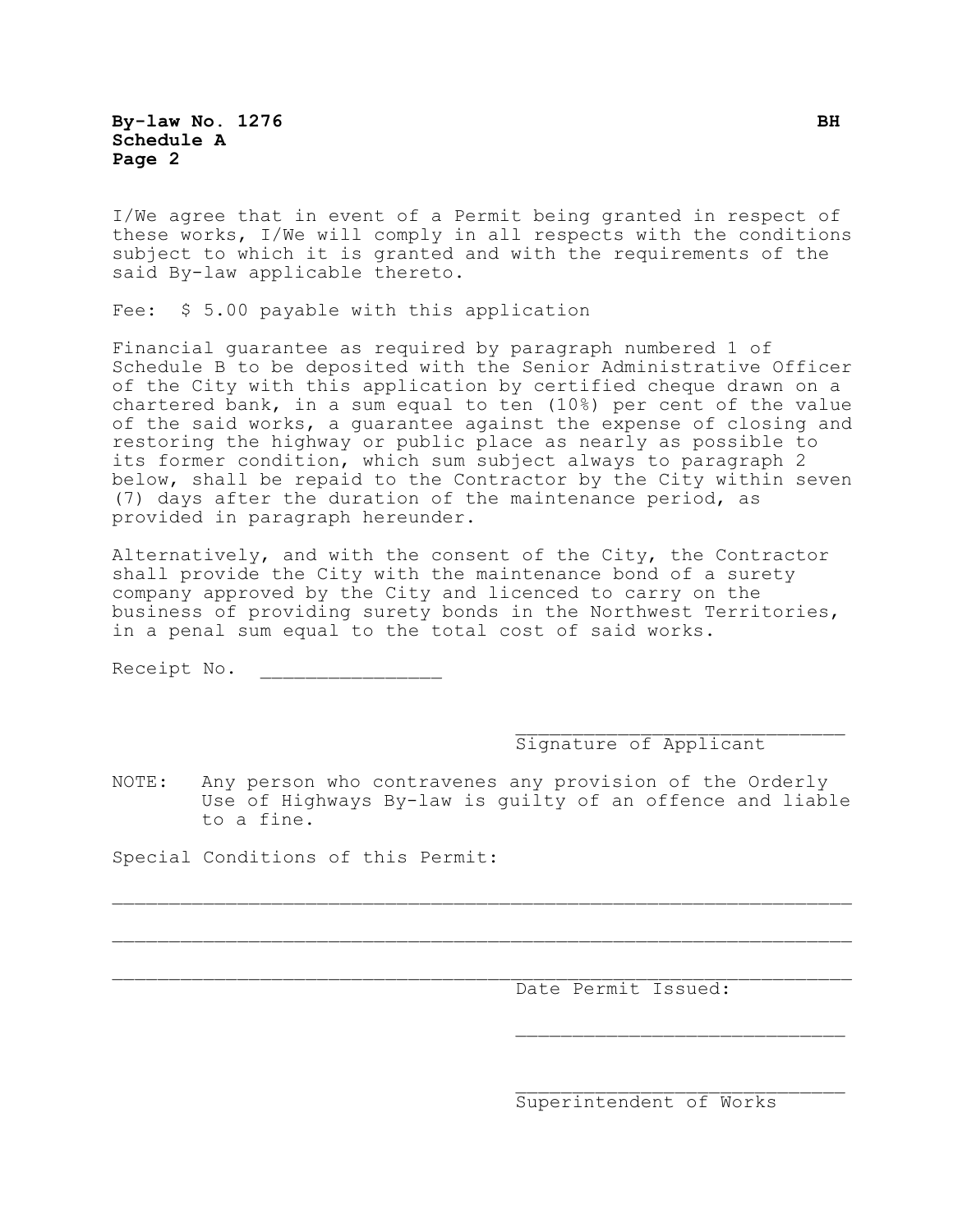#### **CITY OF YELLOWKNIFE TO BY-LAW No. 1276** Schedule B

Page 1

THIS AGREEMENT MADE THIS THE DAY OF THE MANUSIC MANUSIC MANUSIC MANUSIC MANUSIC MANUSIC MANUSIC MANUSIC MANUSI 199\_

BETWEEN:

THE CITY OF YELLOWKNIFE, a Municipal Corporation incorporated under the laws of the Northwest Territories (hereinafter referred to as "The City")

OF THE FIRST PART

 $-$  and  $-$ 

(hereinafter referred to as "the Contractor")

 $\mathcal{L}_\text{max}$ 

 $\mathcal{L}_\text{max}$ 

OF THE SECOND PART

WHEREAS the Contractor has applied to the City for permission to carry on certain works (hereinafter called the "said works") on or under certain highways or public places within the City of Yellowknife;

AND WHEREAS in consideration of obtaining the approval of the City to carry on said works, subject to above terms and provisions of the Orderly Use of Highways By-law, the Contractor has agreed to accept certain responsibility for accidents, to obtain public liability insurance coverage, to indemnify the City against all damages, and to post a financial guarantee as security, in accordance with the terms of this Agreement;

AND PURSUANT to Section 4, Subsection  $(1)$ , paragraph  $(b)$  of the Orderly Use of Highways By-law:

NOW THEREFORE THIS AGREEMENT WITNESSETH that in consideration of these premises, it is hereby agreed as follows:

1. Seven (7) days prior to the commencement of the said work, the Contractor shall deposit with the Senior Administrative Officer of the City by certified cheque drawn on a chartered bank, in a sum equal to ten (10%) percent of the value of said works, a guarantee against the expense of closing and restoring the highway or public place as nearly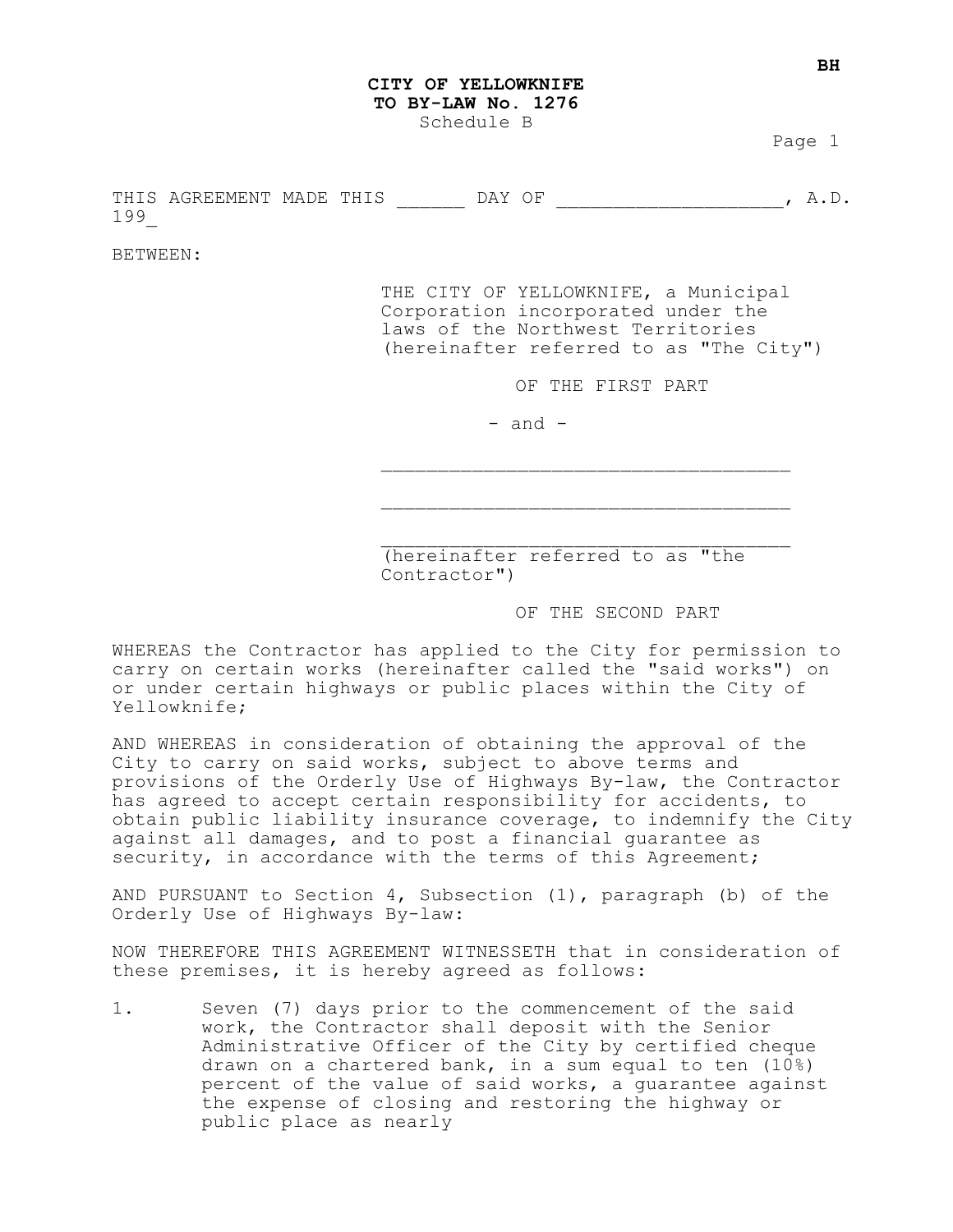# **By-law No. 1276 BH Schedule B Page 2**

as possible to its former condition, which sum, subject always to paragraph 2 below, shall be repaid to the Contractor by the City within seven (7) days after the duration of the maintenance period, as provided in paragraph 5 hereunder. Alternatively, and with the consent of the City the Contractor shall provide the City with the maintenance bond of a surety company, approved by the City, and licenced to carry on the business of providing surety bonds, in the Northwest Territories, in a penal sum equal to the total cost of said works.

- 2. Should any such highway or public place not be restored or maintained within a reasonable time by the Contractor to a condition satisfactory to the City, then the City may give written notice to the Contractor to restore such location within a reasonable time, after which reasonable time any such work may be done under or by direction of the City at the expense of the Contractor.
- 3. The Contractor covenants and agrees to indemnify and save harmless the City from and against all claims and/or actions for loss, injury, damages and/or compensation whether to real or personal property or to any person whomsoever caused by or arising out of, or in any way attributable to the said works, whether same arises from any negligence of the Contractor or not, and without limiting the generality thereof to include where same is attributable to any action done, or any omission of the Contractor, his agents or servants, in constructing and maintaining and/or operating said works, including all costs and expenses which the City may incur or be put to in connection with all such claims or actions.
- 4. The Contractor covenants and agrees to maintain such public liability insurance as will protect him from claims for damages for personal injury including death, and from claims in property damage which may arise from the Contractor's operations with respect to said works. The policy evidencing such insurance shall be filed with the Senior Administrative Officer of the City forthwith.
- 5. The Contractor shall maintain and repair the said works for a period of one (1) year from the date of completion of construction.

In this Agreement the singular shall include the plural, and the masculine gender the feminine ornneuter, as the context requires.